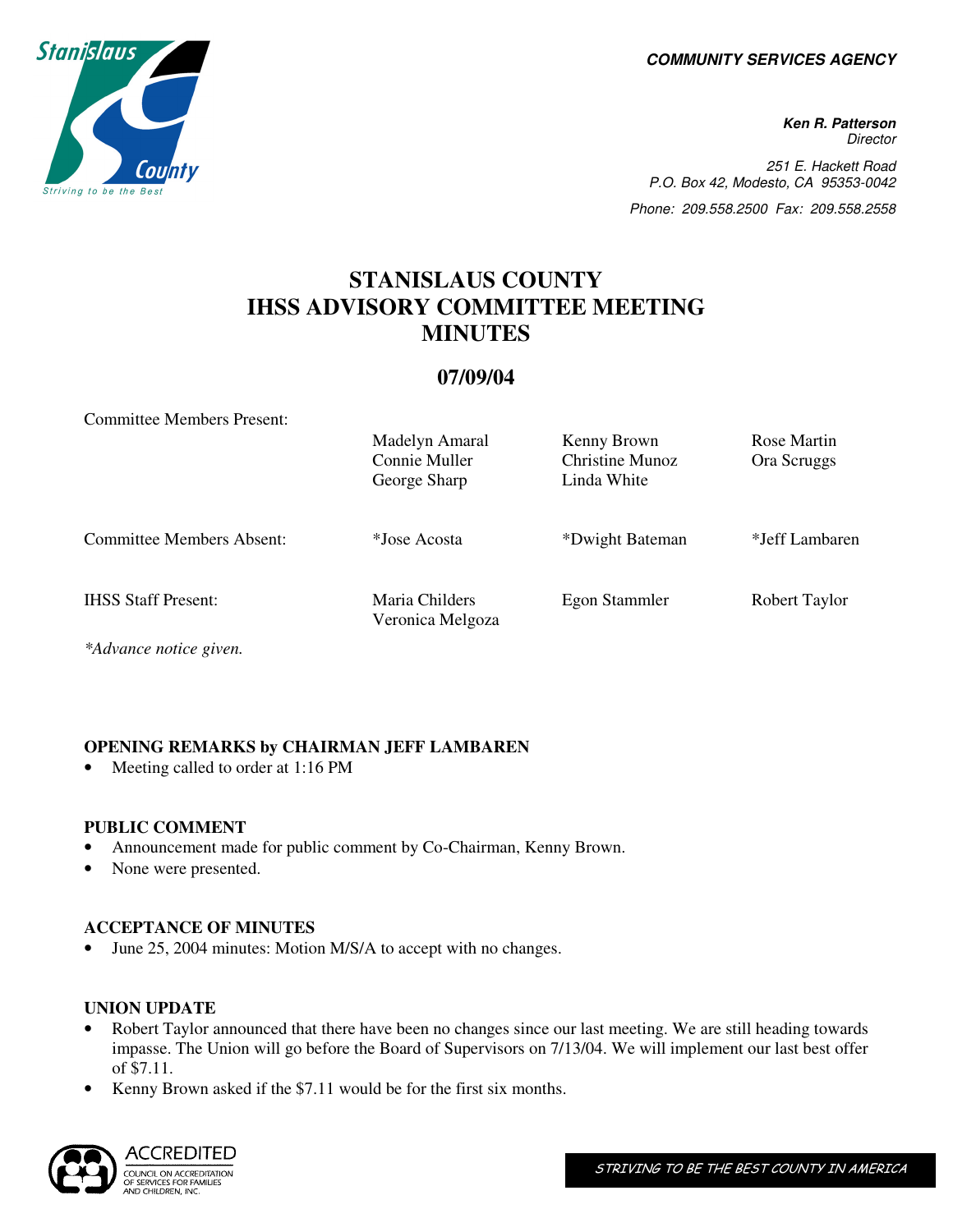- Robert stated that if there is a waiver it will be \$7.11 for the first six months and then it would go to \$7.25. If there is no waiver, it will continue on at \$7.11. The pay increase should start on August 1, 2004.
- Linda White asked what happens now with the Union, if we go through impasse and they agree to \$7.11.
- Robert's understanding is that we do a fact-finding. The County will address what they feel the issues are and the Union will address what they feel the issues are. They can go before State mediation if they are not able to come to an agreement after fact-finding.
- Kenny Brown asked if is was known when the waiver is going to go through.
- Maria Childers announced that at the present time we don't know.
- Maria Childers announced that the Federal Government is asking the State questions about the IHSS program.
- Madelyn Amaral announced that people are asking about benefits. She understood that there could be no benefits until the wage was at \$7.50.
- Robert Taylor stated that \$7.50 is only the trigger for Public Authority, for State participation. Benefits could be offered at any time but the County would have to pay for all of it.

## **BUDGET UPDATE**

• Kenny Brown announced that there is still no budget. We don't have any new information.

#### **LEGISLATION**

There is no new information until the budget is finalized.

## **SURVEY**

- Kenny Brown and Maria Childers will be meeting with Gina Donahue on July  $13<sup>th</sup>$  to go over the survey results.
- The committee agreed to wait until Jeff Lambaren returns to present the Board of Supervisors with the survey and annual report.

## **GENERAL UPDATE**

- Maria Childers brought brochures that have the resources in Stanislaus County, passed out to members.
- Oar Scruggs announced that the Society for Handicapped Children and Adults has moved.
- George Sharp announced that the Society for Handicapped Children and Adults is now located on 15<sup>th</sup> Street.
- Kenny Brown asked if we could get some annual reports made with a little thicker cover to give to the Board of Supervisors. We will check with office services. We will need about 10-15.
- Egon Stammler announced that Board of Supervisors elect Jim D. Martini went on 3 home visits with an IHSS social worker. He wanted to understand more of what we do, what IHSS is, and what kind of services we provide.
- Veronica Melgoza, committee clerk will send Jim D. Martini a schedule of our meetings and an annual report.
- Christine Munoz suggested we send a schedule and an annual report to Ken Carlson at the Modesto Bee.
- Ora Scruggs announced that there is a Legal Service Hot Line for Seniors. They handle any case for \$40.00 an hour. The number is 1-800-222-1753.
- Madelyn Amaral announced that there is an AM radio station out of Sacramento, 11:40 on the dial. On Sunday from 1-2 they talk about Long Term Care.